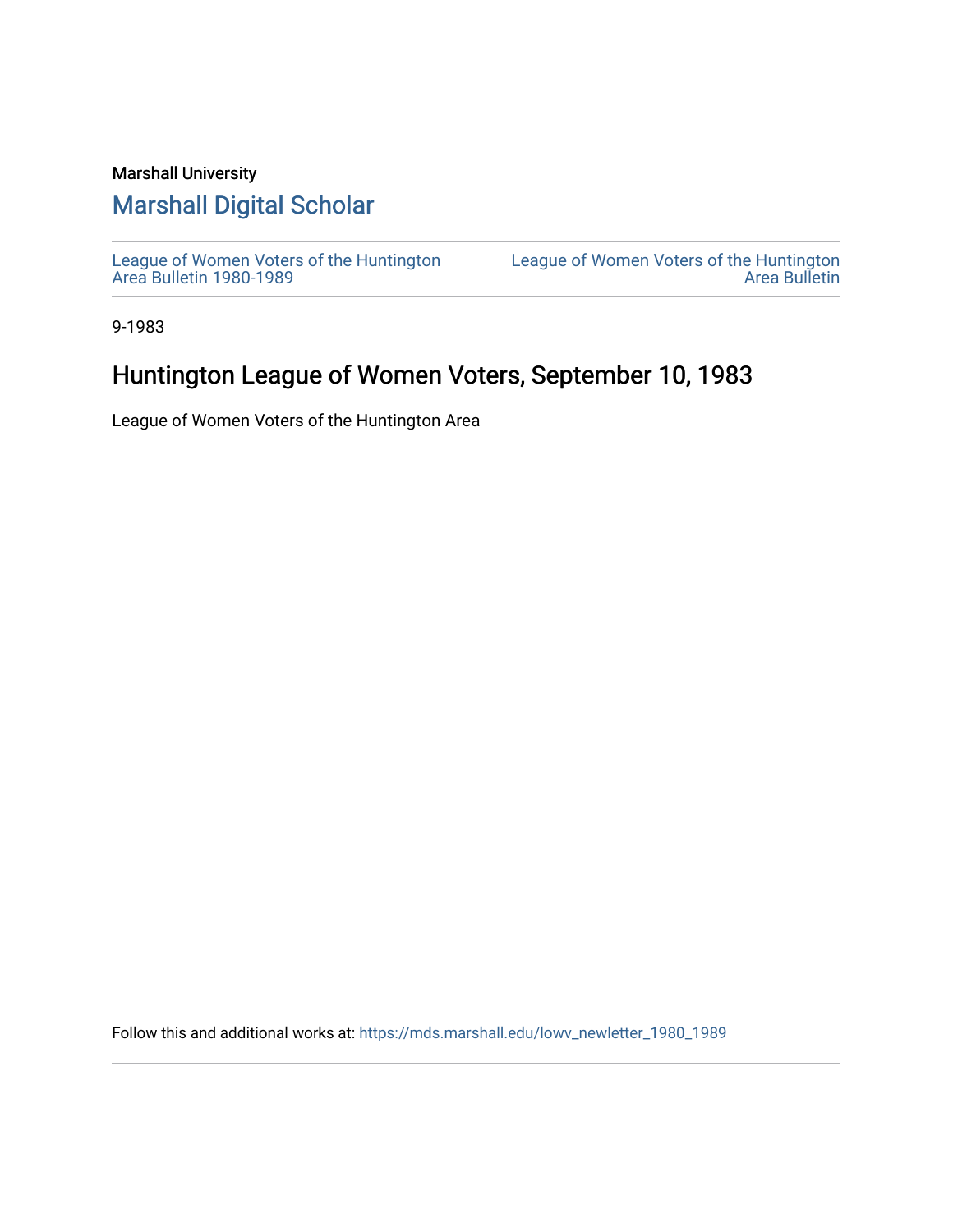

# **RUNTINGTON AREA LEAGUE**

#### **WOMEN VOTERS** OF

September 10, 1983

 $5.11$ 

# CALENDAR

Membership Drive Begins

Board Meeting

**SEPTEMBER** 

 $9 + 1$  $\mathcal{I}$ 

 $20<sub>1</sub>$ 

 $\bullet$   $\frac{1}{20}$  and  $\bullet$ 

OCTOBER

4th at 7:30

11th at 9:30

12th at 7:00

24th

28th 31st

NOVEMBER

National Security Unit Library

Beverly Hills Pres. Church

National Security Unit

National Security - WPBY - TV

End of LWVUS Membership Campaign

National Security Consensus Due

Finance Drive Begins

 $+ + +$ 

Lila Thompson Linda Rowe President Treasurer 2738 Washington Blvd 1007 Chesapeake Ct. Hunt. W. 25701 Hunt. WV. 25705<br>522 - 3792  $523 - 4475$ 

Barbara Cienfuegos Editor 92 Hamill Rd. Hunt. W 25701 522-7503

Hazardous Waste Forum - GENERAL MEMBERSHIP MEETING

Home of Barbara Cienfuegos, 92 Hamill Road (522-7503)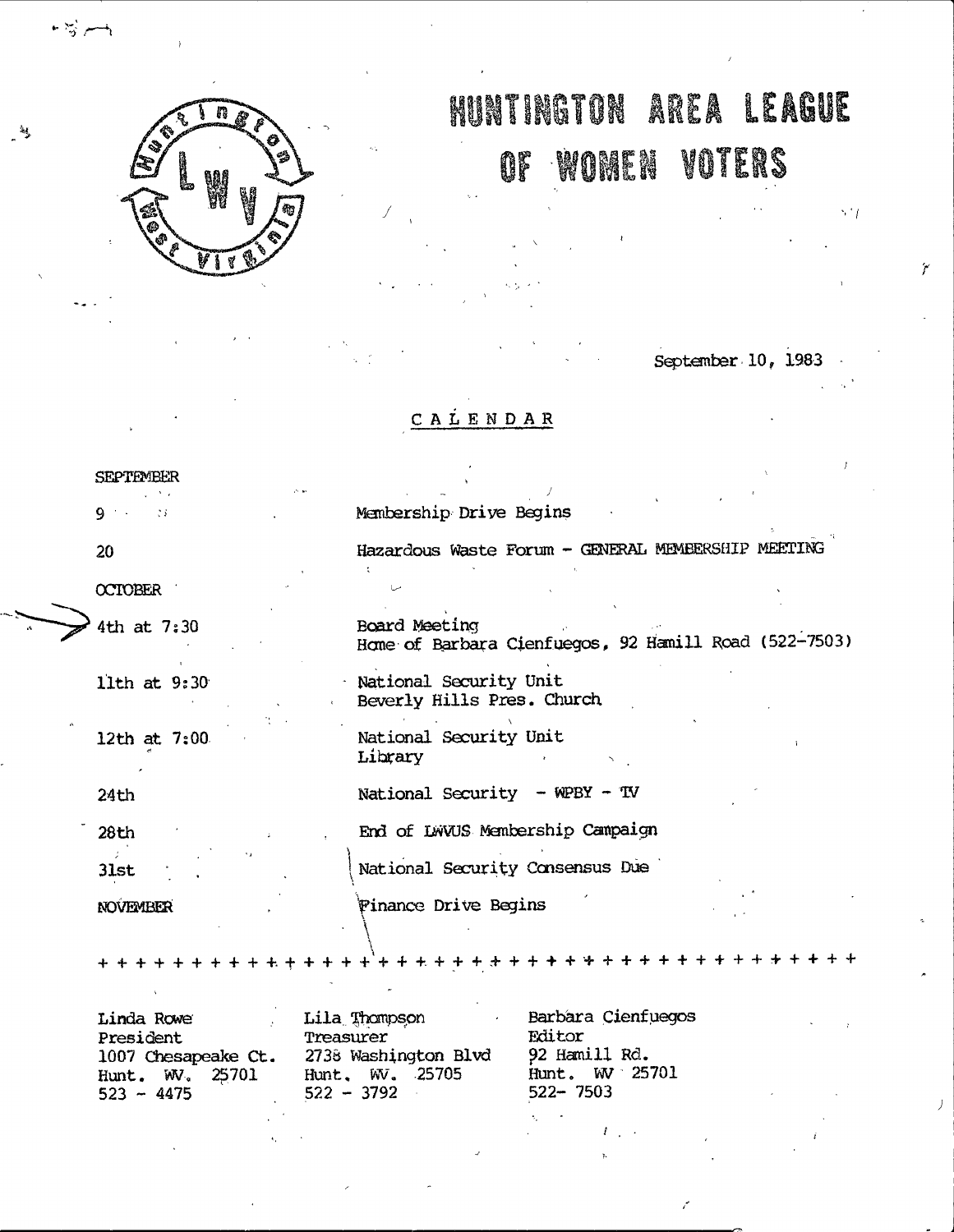#### THIS IS ONLY FOR THOSE WHO HAVE FORGOTTEN TO PAY THEIR DUES

If for some reason you do not wish to renew your membership in the **League...we will be very sorry to lose you..., tut will you please notify ne?**  $\mathscr{E} = \mathscr{E}$ 

> Mrs. David Thompson **2738 Washington Bivd. Huntington, Vfest Virginia 25705 Tel; 522-3792.**

**New manhership list are prepared and sent out in the October Bulletin. In order to make sure these are ip to date, dues must be paid by October 1. Thanks for making the treasurer's job a bit easier.**

**+++++++++++++++++++++++++++++++++++++++++**

#### PRESIDENT'S MESSAGE

I can't resist, sharing this with you: In a 1957 speech Maxim Lee, then President of the IWVUS, quoted from a letter to the editor that appeared in the **Boston Globe;**

**"Wtmai now cwn the country. Suppose they wanted to run it, too. Right in their hand this minute is a political weapon of deadly potent**iality, the League of Women Voters. At present, this organization represents a front of non-partisanship and general uplift. But suppose crafty leaders should turn it into a militant political arm, **an organized force of 20 million tigresses, scratching, clawing and** biting at man's empire? How long would the government last? It has **been estimated that the League of Wcmen Voters could seize all polit**cal power in America within 15 years. After that, concentration camps and rings in men's noses, and the abolition of cigars, football, base**ball and Gunday afternoon naps. Wait and. see! - ,**

**(Signed) Scared Man."**

**Of course then the League was all female. Dot Ridings, current IWVUS president, repeated this letter in her May 15, 1983- address to National (Council saying that she hoped "our male delegates to this Council will share in the** enjoyment of this view of the League." She also mentioned that the League staff member who unearthed this bit of history added the comment, "Dot, I think the Long Range Planning Committee should get on this. We're behind schedule!"

**Maybe we ;don't want to take over the country, but I doubt anyone would** dispute the influence of the League of Women Voters on the ever-rising involvement of women in government and other positions of power. By joining the League, all **of you— men and wcmen— are saying that you want to have a say in the running of our oountiy, at all levels.** *^ '*

**Are ve "behind schedule" in our goals? At their June 13 neeting, your board of directors certainly adopted an ambitious set of goals for 1983-1984. These goals, based cn the program ^proved at the March Annual Meeting. This year we'll be tackling hazardous wastes, education changes, national security, excise taxes, voter registration and more.**

**^ j.** 1 **1** *a. / 1 a. / 1 a. / 1 a. / 1 a.* **/ 1 a. / 1 a. / 1 a. / 1 a. / 1 a. / 1 a. / 1 a. / 1 a. / 1 a. / 1 a. / 1 a. / 1 a. / 1 a. / 1 a. / 1 a. / 1 a. / 1 a. / 1 a. / 1 a. / 1 a. / 1 a. / 1 a. / 1 a. / 1 a. / 1 a. / 1 a. /** 

*j*

**->r**

**/**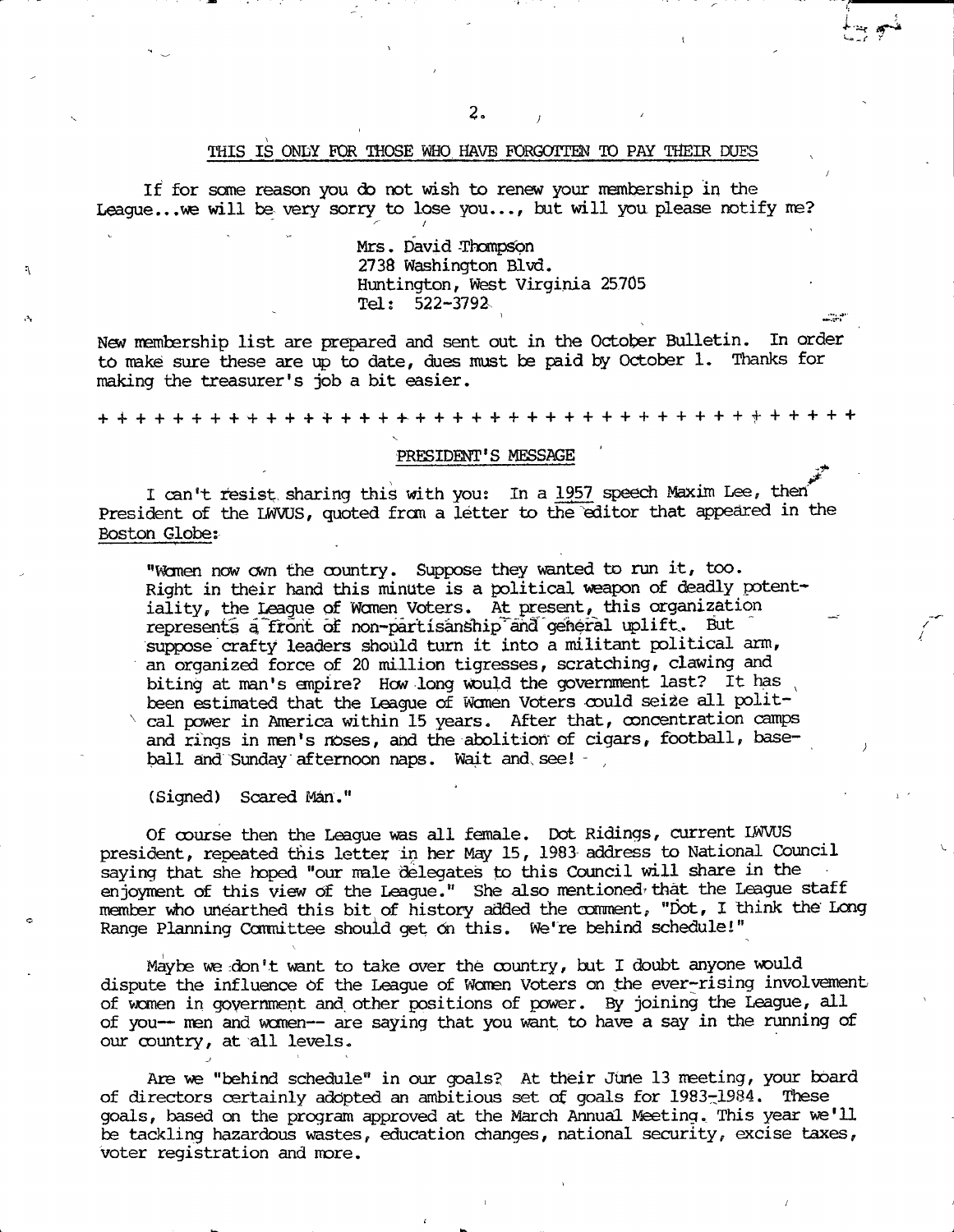**The League is repeatedly lauded and encouraged for its work in this** community. But do we have the person power and the dollars to achieve, our objectives? The answer lies with each of you— <sup>p</sup>each member, each contributor. The League needs you. My first year as president was rewarding and it was tough— I don't think I'd be ready to dive into another year if I didn't believe this League could rally to support the objectives it has set for itself. **All the set of the set of the set of the set of the set of the set of the set of the set of the set of the set of the set of the set of the set of t** 

**— Linda Rcwe, president 523-4475**

t,-

**+ + + + + + + + + + + +j+ + + + + + + + + + + t + t + + 'ttttt + + -jr + + + + +**

 $\mathbf{I}$ 

### In-Kind Contribution

**\* "Ken-Haistead, President of Goodtime Design, Inc., 302 12th Street, has offered the use of Goodtinie's oopy machine for general League use. All, we have to dp is supply the papen. ' Please contact Linda Rowe if you think you micht te able to make use' of this service for a League project. Thank you,.Goodtime DeSigni**

#### **Mgnbership Campaign Launched**

Without a full-fledged membership Drive Chair, we have nevertheless launched our 1983 "Action Packed Politics Campaign." If you are interested in helping to **recruit manbers or know of sane prospective inambers, please contact Helen Gitoins, 736 3287, or Linda Rowe. We need all toe help we can get. The first general ;** meeting will be the Hazardous Waste Forum, September 20. Remember, last year we **increased our membership by twenty percent,**

#### **, Hazardous Waste Forum**

The League has been awarded a \$100 grant by the League of Women Voter's **Education Fund to conduct a public education program on hazardous waste issues in the cabell County area. Hnvironmental catastroj^es resulting fron the iirproper,** disposal of hazardous waste have reached epidemic proportions throughout the **country. According to the Hnited States Environmental protection** *I^enc***^ , only** about 10 percent of the hazardous waste currently being generated is disposed of **in an environmentally safe way. The rest poses an imminent threat to, the environment. '**

**In our ooranunity, hazardous waste management'problems are particularly acute** because not only does Cabell county itself rank eighth in waste production in West Virginia (according to the EPA), its citizens must be concerned with waste **ih-\*other wunties vhich vould potentially affect our air and water** particularly the Ohio River.

**Additionally, the Huntington area is a major transportation route and we, must ask ourselves if we are prepared to respond to possible mishaps involving the shipanent of harzardous materials** *py* **truck, train or barge.**

The Huntington Area League plans to address these and other Hazardous waste **issues facing our ccmmunity in an open meeting and public forum scheduled for Tuesday, September 20, 1983-at 7 p.m.**

**\** *^* **+ + + + + + + + + + + 4-4 + + + + + + + + + + + + + + + + + + + + + + + + ^ + + + / :/**

# **Parents: NCCE Wants to Know How Children Feel About Public Schools**

**How do children feel about the public schoold they attend? The National Committee for Citizens in Education (l\KXE) vants to know, so they are ^pealing to parents in all parts Of the country to send them exanples of their children's, writing and art work on the subject of schools In return, the national advocacy**

**3.**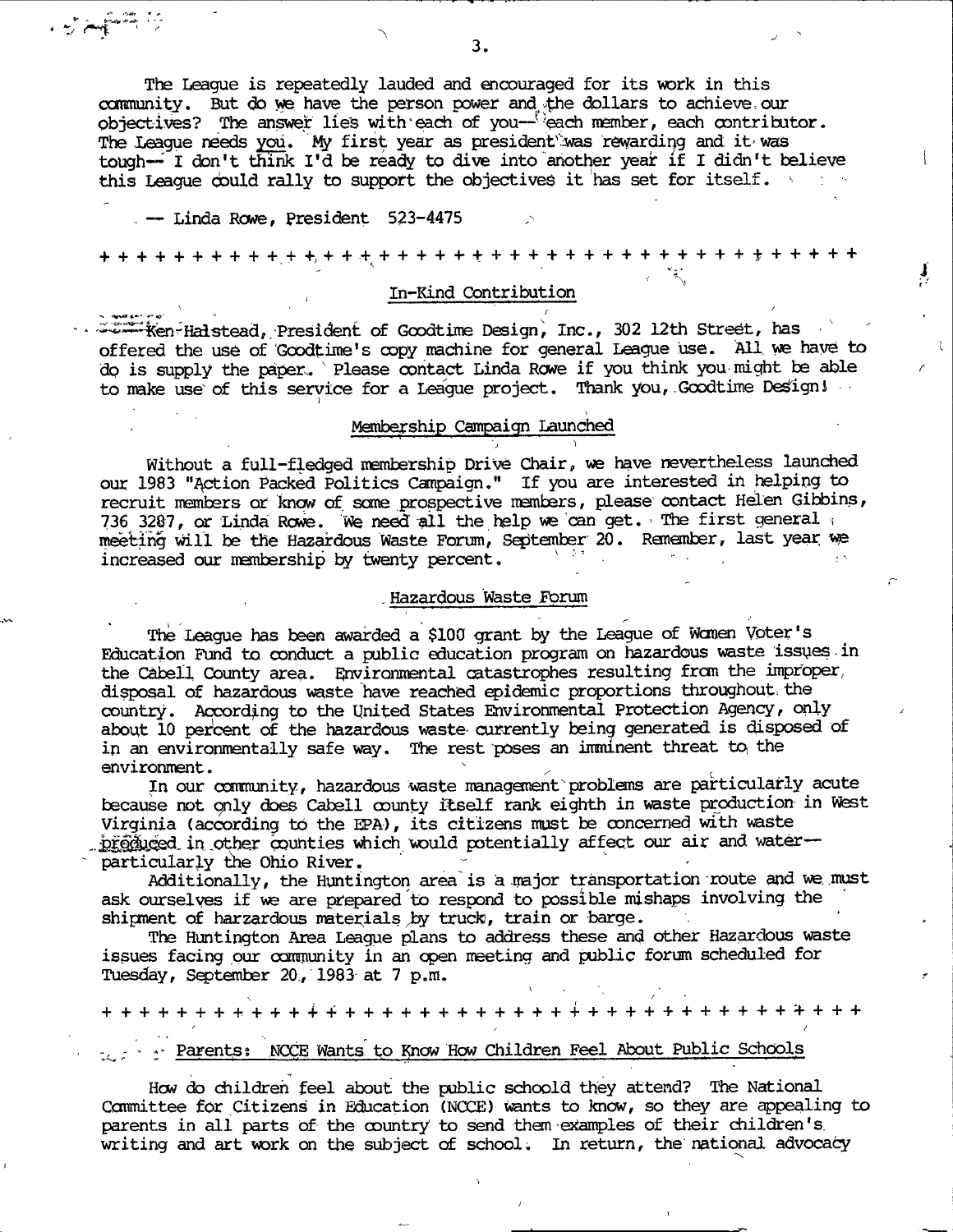**organization will send every parent participating a free, one-year.subscription to** their periodical, NETWORK, the Paper for Parents. The subscription is an \$8 value, and is published eight times during each school year. Mail examples of how **yoior child sees school to: J> William Rioux, NCCE, 410 Wilde Lake Village " Green, Cdumbia, MD, ZL044.** *■ '*

**+ + + + + ^. + + + +** 4**. + + +** 4**- + + + + + + + + + + + + + + + + + + + + + + + + + +**

## **I Presidential Candidates to Speak at Marshall University**

The League was invited to participate in an exciting series of programs by **Phil Silbertein, Marshall Student, Activities Director. All major candidates for President will be invited to speak at Marshall during the odming school year, at** their convenience, before the June 5 primary election. The Huntington Area **Chamber of Commerce is also participating in this effort.**

Letters have gone out to major and declared candidates. Now we have our fingers crossed that we will have acceptances from many, so local residents can **hear views ca issues and ask cjuestions before this inportant election.**

**Huntin^on's location rear Ohio, Keitucty, pcpulous areas of West Virginia, •the students at Marshall^ and the excellent coverage expected frctn local newspapers, TV and radio stations should be inportant to candidates. Free space** at Marshall, financial support, and various other forms of help from the Student 1 **Activities Offica and the Chamber are attractive to the League.**

We may ask your help, and will certainly invite you to attend as we receive **schedule information. This is a wonderful opportunity for Voters Service for ciur** members and the community.

**Voters Service Will be a busy Conmittee this year as the 1984 election approaches at the local, state and nationeil levels. Ideas and members are needed. Please call Befty Barrett at 525-5908.**

Betty Barrett

**+ + + + + + + + + + -i--f + + + + 'f + + + + + + -t + + + + + + + + t + + '\*' + '+''^"^'\*'**

#### JOIN THE LEAGUE - SEE THE WORLD

In June I flew to Auburn, Main to tour a resource recovery plant which burns trash to generate steam for a nearby plastics factory. Several members of **Huntington City Council, the Solid Waste Authority, and a League manber frcm \ Morgantown, and I made the trip in the state airplane.**

Instead of taking trash to landfill, haulers dump it in the waste storage. area of the plant and it is then pushed into the processing chamber. In areas where the recovery of materials is practical and economically viable system can be equipped for materials separation. This is more expensive.

The state Solid Waste Authority is charge with aiding localities develop land fills and recycling programs. Both the Morgantown and Huntington areas ar under **consideration for a resource recovery plant. Econonic feasibility depends ipon** costs of the process plus a steady market for the steam. There is some concern **over the anmissions form resource recovery plants. What is allowed in the trash mix obviously influences suCh anissions.**

ñ

*tjs)'*

*n*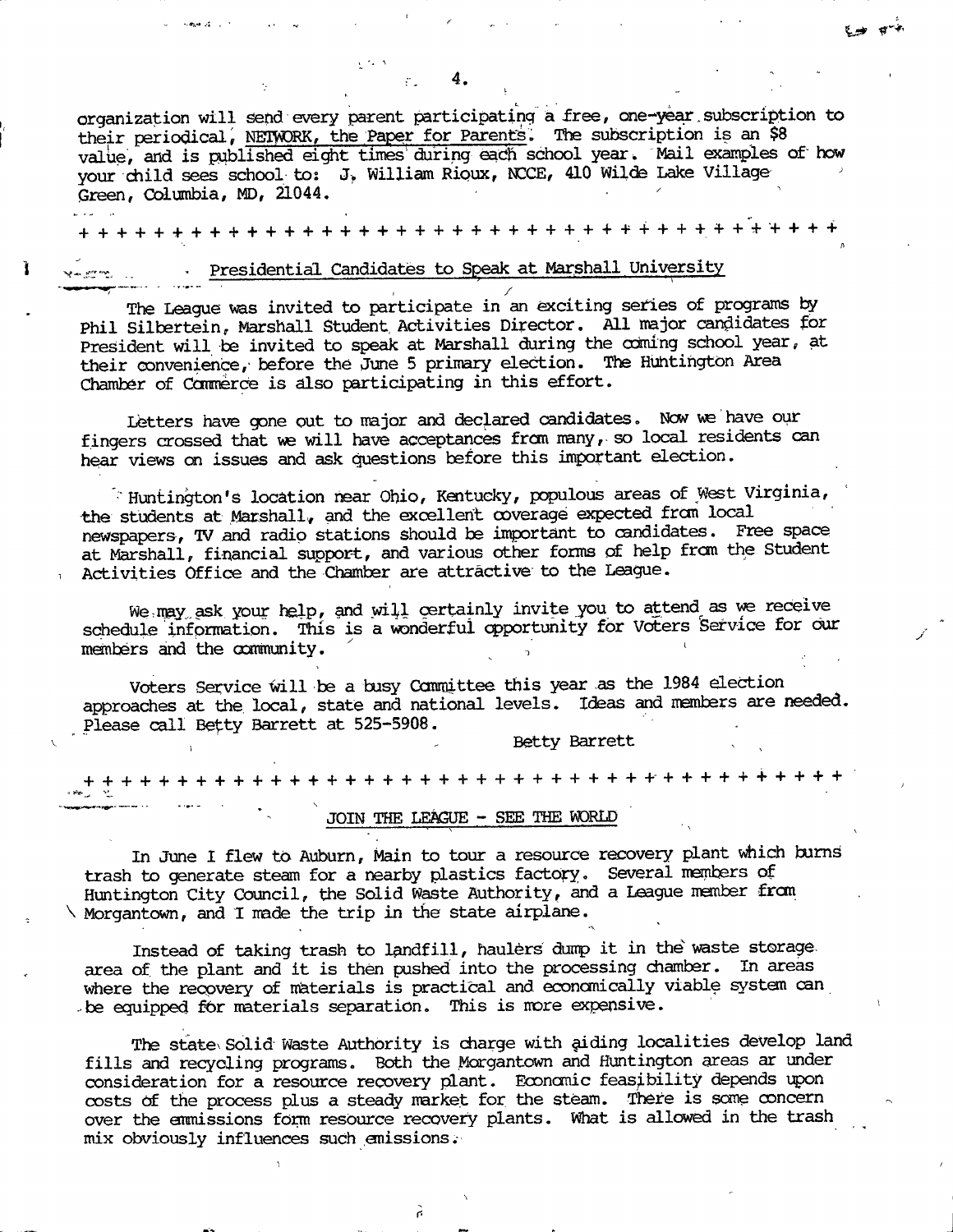#### **its pollutants v^re well mder allowable levels.)**

r-1

**The League believes in reducing the nonessential part of the waste stream,** recovering its nonreducible portion, and ensuring safe disposal of the remainder. As local League members we should watch the situation and be prepared to ask **pertnent questions. The Huntington landfill mil be at its capacity in several years so that either a resource recovery plant will be built or a new; landfill** developed. Either will be a big and expensive undertaking.

#### **; Helen Gibbions**

# **+ + + + + + +,+ ^ + + + + + + + + + + + + + + + + + + + + + + + + + + + + + +■+ + BYLAWS**

Several Leagues' have adopted bylaws allowing household memberships, that is, **if two or more League members reside, in. the same household, cne ^ys full dues and** the others half dues. Pmps. have two in a household to National are 1 1/2, (I don't know about state pnps.- I will let you know next month). The Charleston League reads;

**"Mieh two members reside at the same address in a ocmmon household** their dues shall be one and one half times the current single member dues."

#### **Helen Gibbins**

#### **1 . + + + + + + + + + + + + + ++, + + + + + + + + + + + + + + + + + -\*• + + + + +**

#### **DID YOU KNOW?**

The members average age is 53.2 years

\* 26% of the members are employed full-time and 20% part time. A "large amount" **of informal and formal talk-time was devoted to involving the wcmen. anployed** outside the home (66.1% of the League's potential members are employed full-time.)

**\* 73.3% of our members are married.**

**X** \* Only 16.7% of our members do not have children. We average 2.6 children.

35% of our members have completed college. 29.3% have completed a graduate **degree.**

**\* 76% of us view ourselves as "moderate" or "strong" liberals.**

**A** *\** **52% of us consider ourselves Democrats. 34% consider ourselves "independent."**

**\* 26.7% or our manbers have a household inccana of over \$50,000. Others' - \$25,000-34,999 ( 20%-); 35,000-50,000 (22%),/**

#### **X The League's Mission Statement:**

**"The League of Wcman Voters is a non-partisan political organisation that** i **influences public policy through education and advocacy."**

**r ?**